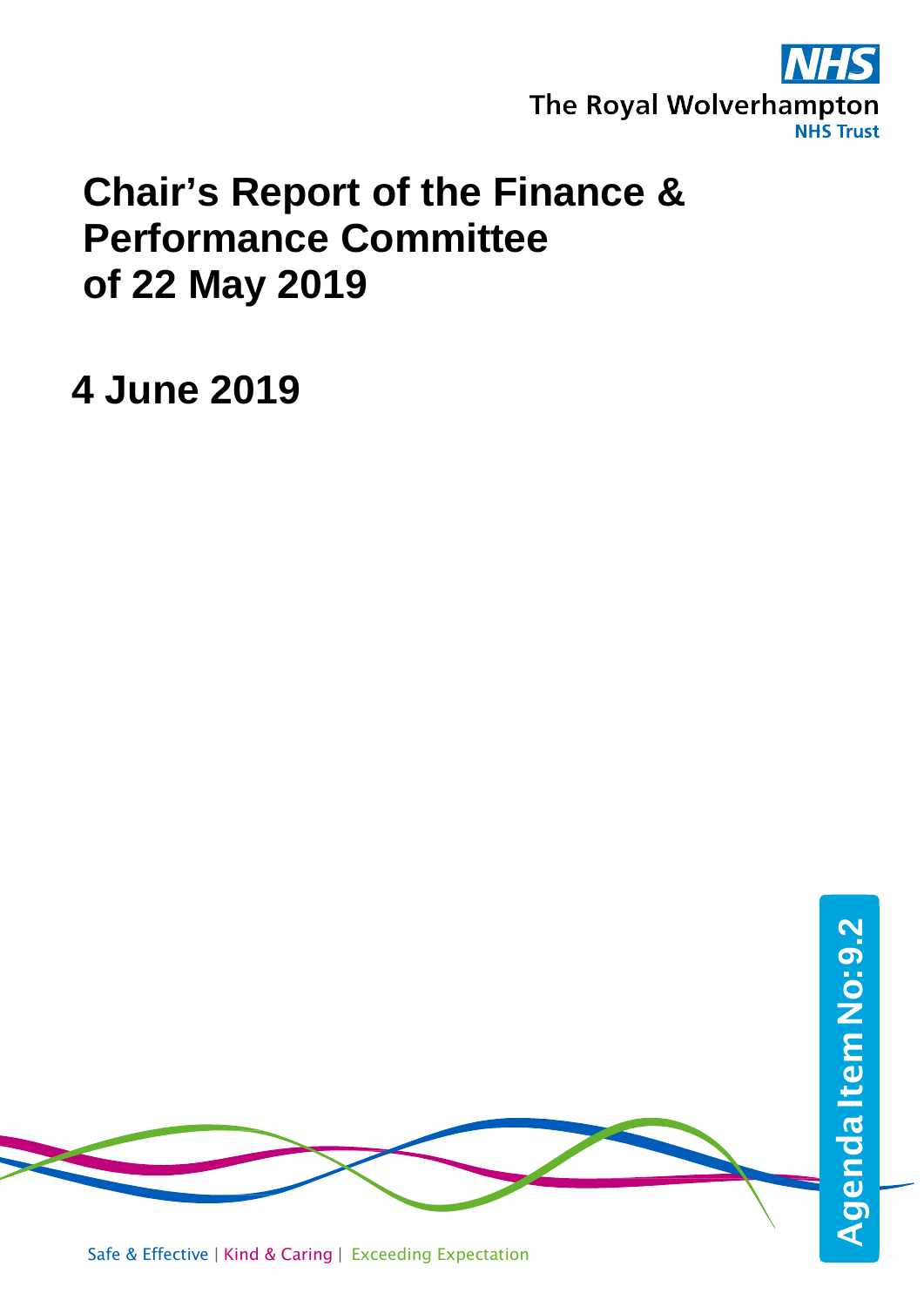## **ASSURANCE/ESCALATION Report of the Finance and Performance Committee**

| <b>PREPARED BY</b>         | Chair of the Finance and Performance Committee                                                                              |   |  |  |
|----------------------------|-----------------------------------------------------------------------------------------------------------------------------|---|--|--|
| <b>DATE PREPARED</b>       | 22 <sup>nd</sup> May 2019                                                                                                   |   |  |  |
| <b>SUBJECT</b>             | Chair's Summary Report                                                                                                      |   |  |  |
| <b>PURPOSE</b>             | To provide assurance to the Board in relation to all delegated responsibilities of the Finance and<br>Performance Committee |   |  |  |
| <b>STRATEGIC OBJECTIVE</b> |                                                                                                                             |   |  |  |
| <b>OVERVIEW OF</b>         | CQC STANDARDS (For Use of Resources)                                                                                        | X |  |  |
| <b>ASSURANCE</b>           | <b>NHSLA</b>                                                                                                                |   |  |  |
| <b>THEMES/INDICATORS</b>   | X<br><b>OTHER REGULATORY STANDARDS - Statutory Financial Duties</b>                                                         |   |  |  |
| <b>HIGHLIGHTED IN THE</b>  | NATIONAL GUIDANCE/NATIONAL AUDITS                                                                                           |   |  |  |
| <b>REPORT</b>              | <b>EXTERNAL REVIEWS</b>                                                                                                     | x |  |  |
|                            | <b>INTERNAL REVIEWS</b>                                                                                                     | x |  |  |
|                            | CLINICAL OUTCOMES                                                                                                           |   |  |  |
|                            | TRENDS/RECURRENT THEMES                                                                                                     |   |  |  |
|                            | <b>CLINICAL EFFECTIVENESS</b>                                                                                               |   |  |  |
|                            | <b>BAF/RISK REGISTERS</b>                                                                                                   | x |  |  |

### **1) Current report - Emerging issues for report (summarise issues or information impacting on the area/compliance/ indicator)**

| <b>Specific Item/issue</b><br><b>Assurance</b> |                                                                                                                                                      | <b>Summary of Assurance (internal or External)</b>                                                                                                                                                          | <b>Outcome</b>                                                                                                                                                                  |                                                                |
|------------------------------------------------|------------------------------------------------------------------------------------------------------------------------------------------------------|-------------------------------------------------------------------------------------------------------------------------------------------------------------------------------------------------------------|---------------------------------------------------------------------------------------------------------------------------------------------------------------------------------|----------------------------------------------------------------|
| Theme/In                                       | <b>Reviewed</b>                                                                                                                                      | Positive                                                                                                                                                                                                    | Negative                                                                                                                                                                        | and any on-                                                    |
| dicator                                        |                                                                                                                                                      |                                                                                                                                                                                                             |                                                                                                                                                                                 | going risk                                                     |
| <b>Board Assurance</b><br>Framework            | Cost Improvement<br>Programme (CIP)<br>achievement.<br>In support of SR8 on<br>the BAF (that there is<br>a failure to deliver                        | The Trust has identified an<br>element of vacancies that can<br>be identified as recurrent CIP<br>Continuing work to develop<br>PID pipeline                                                                | At month 1, the Trust has delivered<br>£0.546m, against a target of<br>£0.507m. The Trust's forecast<br>recurrent delivery is £2.851m and<br>non-recurrent delivery is £8.414m. | <b>Initial risk is</b><br>rated red<br>and remains<br>red.     |
|                                                | the recurrent CIP).                                                                                                                                  | The Clinical Excellence<br>programme is well supported.                                                                                                                                                     |                                                                                                                                                                                 |                                                                |
| <b>Board Assurance</b><br>Framework            | Mid Staffordshire<br>FT transaction.<br>In support of SR9 on<br>the BAF (that the<br>underlying deficit in<br>the medium term is<br>not eliminated). | The Trust has received<br>payment for 2017/18 and<br>2018/19.                                                                                                                                               | The Trust has built £6m payment into<br>its start point position for MSFT for<br>2019/20 and will invoice and chase<br>this.                                                    | Initial in year<br>score<br>amber.                             |
| <b>Board Assurance</b><br>Framework            | Loss of Emergency<br>Admissions Income.<br>In support of SR9 on<br>the BAF                                                                           | The Trust has agreed a<br>risk/gain share agreement<br>with Staffordshire and<br><b>Wolverhampton CCGs</b><br>including MRET (for<br>Wolverhampton access to this<br>is through the A&E delivery<br>board). | The Trust has yet to finalise<br>agreement on the frailty case with<br>Wolverhampton CCG. The case is<br>being updated and finalised for<br>agreement with the CCG.             | <b>Initial risk is</b><br>rated amber<br>and remains<br>amber. |
| <b>Board Assurance</b><br>Framework            | Provider<br>Sustainability Fund<br>(PSF).<br>In support of SR9 on<br>the BAF.                                                                        | The Trust signed up to the<br>control total and therefore is<br>earmarked to receive the<br>income.                                                                                                         | The financial position and increased<br>CIP phasing for 19/20 remains<br>extremely challenging.                                                                                 | This risk is<br>assessed as<br>Amber.                          |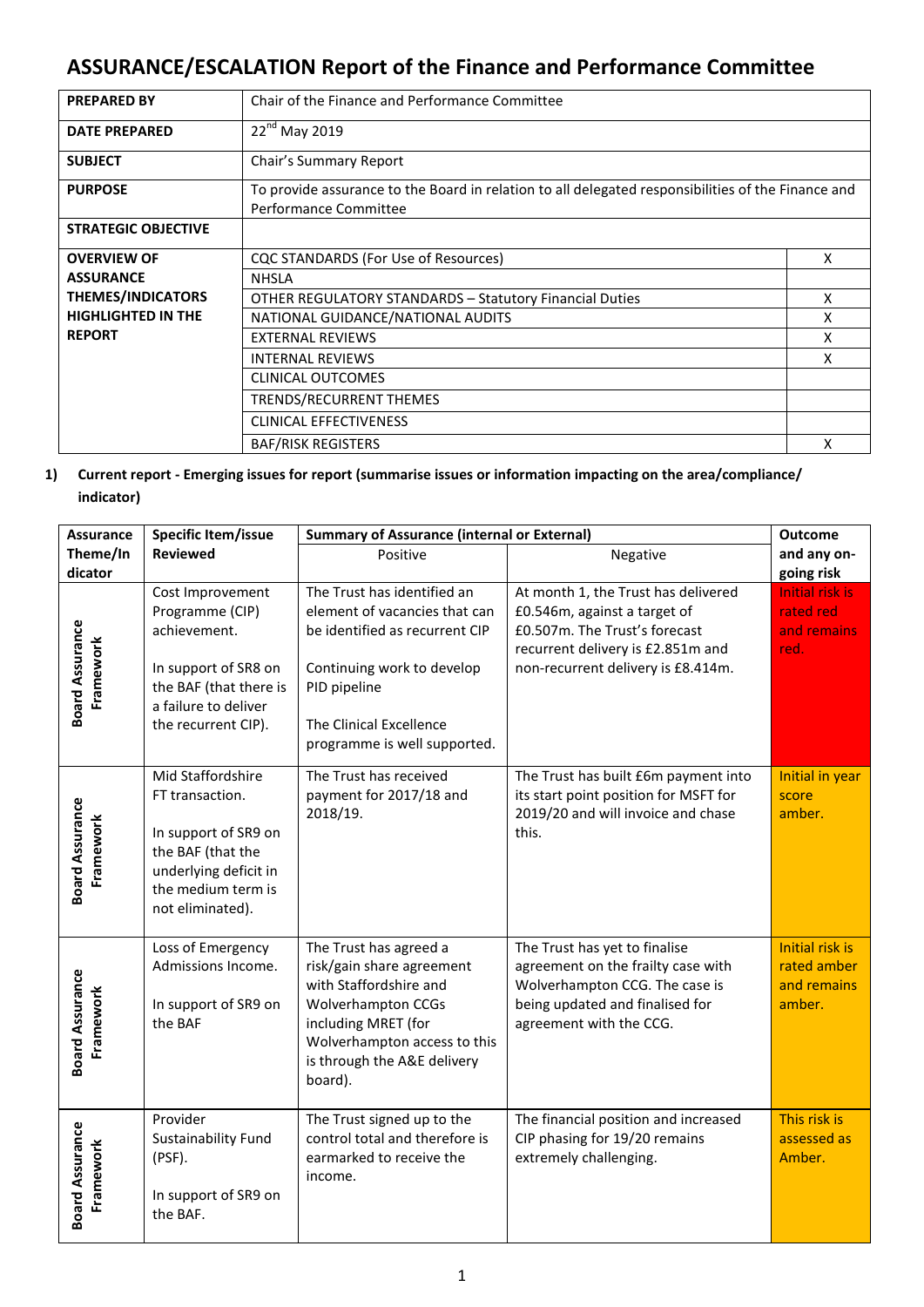**See updated progress report Additional Items:**

| <b>Specific item/Issue</b>                 | Lead            | Due Date                                                    | Status <sup>*</sup> |
|--------------------------------------------|-----------------|-------------------------------------------------------------|---------------------|
| The Committee will examine in more detail: |                 |                                                             |                     |
| - Draft of 5 year financial plan           | <b>CFO</b>      | Monthly updates for final deadline<br>of 30 September 2019. |                     |
| - 6 month review of FCE to spells          | <b>CFO/DCFO</b> | October 2019                                                |                     |

| Status <sup>*</sup> |                               |                    |                         |  |  |  |  |
|---------------------|-------------------------------|--------------------|-------------------------|--|--|--|--|
| Action not yet      | Action In Progress but not on | Action in progress | <b>Action Completed</b> |  |  |  |  |
| initiated           | target or target has expired  | and on target      |                         |  |  |  |  |

### **2) Summary, conclusion and recommendations from meeting held on 22nd May 2019:**

- a) The Committee discussed the **Finished Consultant Episode (FCE)** change in medical spells and noted the following:
	- Average spell income for **Non-Electives decreased by £228 in the April – November 2018** period compared to the previous year. This was believed to be due partly to the work being done in newly created Ambulatory Care/frailty facility which attracted lower tariffs. If this was deducted then the reduction was **reduced to £109**.
	- When the period of review is extended to the whole year however the price shows a 1.2% increase **from £2,785 to £2,819**.
	- Whilst acknowledging the impact of increased acuity over winter, **the mortality work** of capturing co-morbidities, Allied Health Professionals activity and reviews of e-discharge information was undoubtedly improving the accuracy of coding.
- b) The **Committee discussed the BAF** and noted the changes to the risks:
	- With regard to SR8 (failure to deliver the recurrent CIP) it was acknowledged that the **savings target of £24.5million for 2019/20 would be extremely challenging**. The Committee challenged the control and mitigation issues and it was confirmed the work on reviewing **medical establishments was ongoing until the end of June** and needed updating in the BAF.
	- With regard to SR9 (that the underlying deficit in the medium term is eliminated) the Committee asked that the risk **be updated** for the work **commencing on the medium term plan**. It was also noted that the Committee was still awaiting feedback from the NHS Improvement visit.
- c) The Committee **discussed its objectives for the 2019/20 year:**
	- A **review of RTT waiting lists/Super stranded patients** (patients with over 21 days length of stay). The Trust had been set a **target of 40% reduction over 2 years** and this would be reviewed quarterly.
	- The **production of a Medium term Finance plan for the Trust** in response to the recent enforcement letter. Given that it was due for completion by 30 September it was agreed this would be reviewed monthly.
- d) **The Committee reviewed the Financial Performance Report for Month 1** and detailed the following issues**:**
	- The trust had **produced a new format for the Board report** which was more visual in an attempt to provide clarity on the financial position of the Trust and the exception issues at first sight. This was **broadly welcomed by the Committee** and it was suggested that a supporting document is produced identifying the indicators and how calculated for the Board.
	- The Trust had **achieved a post - PSF deficit of £5.1m** which was 0.7m better than the planned deficit of £5.8m.
	- Patient Care Income had over performed by c£1mainly due to the **high levels of A&E attendances and resulting medical admissions**. Planned activity was also higher than plan which had been significantly depressed to allow for the Easter period in Month 1.
	- **Non Pay was underspent by £0.64m** due to a low month for utilities and blood products.
	- **Pay remained a concern being £0.96m greater than budget**. Approximately 50% was due to the underachievement of vacancy factor in budgets and the reminder related to budget overspend for safe staffing levels and bank costs.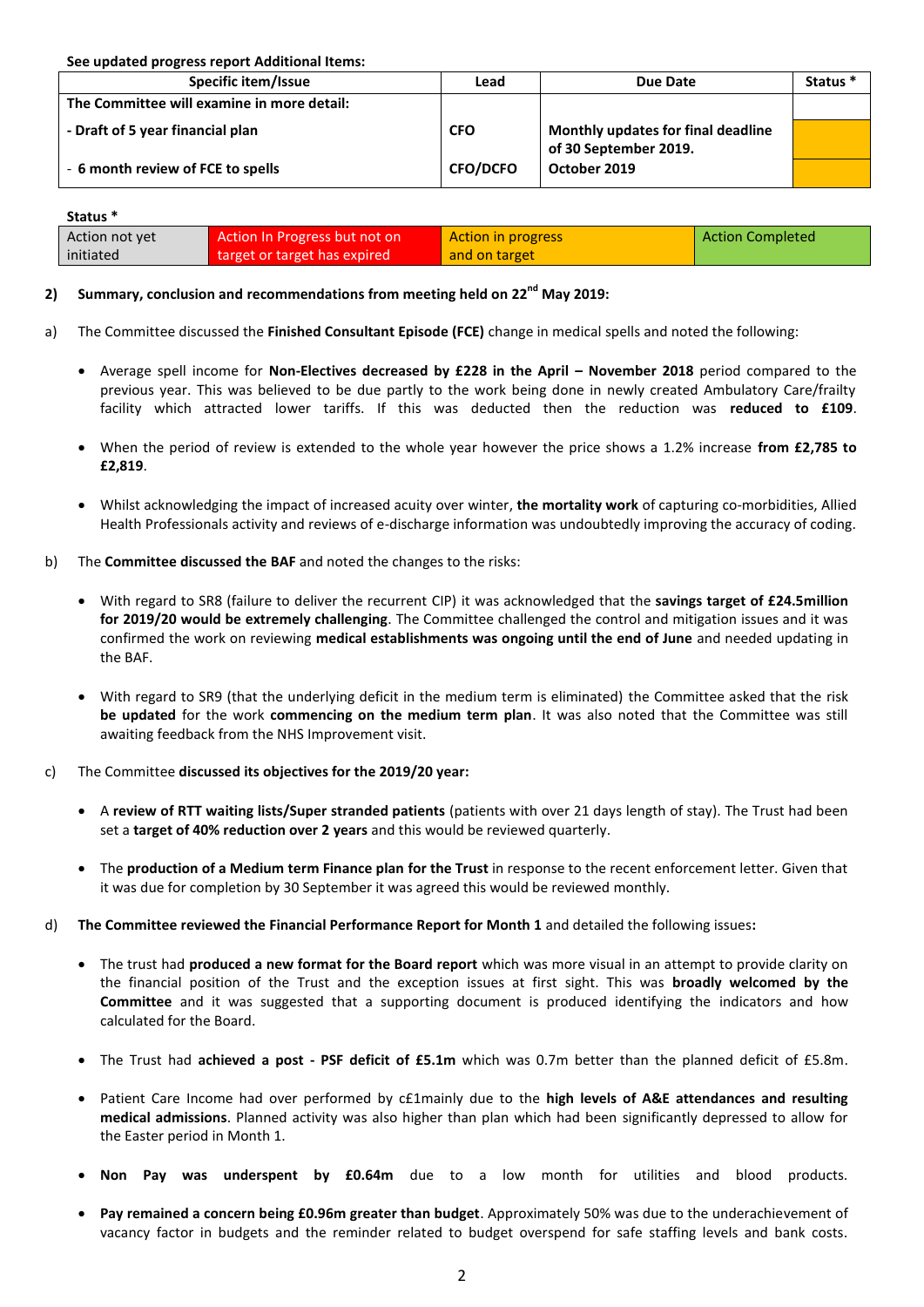- The **key risks identified** in the financial plan were:
	- Payment of £6m for MSFT support
	- £5.1m of support related to increased depreciation from new RICS guidance
	- The level of vacancy factor in budgets totalling £13.5m.
	- £6.7m of risks in Divisional budgets
- **Reserves were also detailed in the report** and could not be used by Divisions unless the cost had commenced. This allowed the Trust to use the slippage to assist the in year budgeted position.
- **The cash position remained very tight and the 12 month profile showed very low balances in August/September** in particular. Payment runs to suppliers would need to be carefully managed in this period. The Trust was hoping to avoid taking a cash loan as this requires an application process with accompanying recovery plans and probably conditions placed on the Trust (including further extension of creditor days). On the positive side £4.8m of PSF allocated to the Trust very late in the accounts closedown process was not included in the phased report as this was not known about. This would be updated for month 2.
- The Month 2 report would include a trend analysis showing month on month variances.
- **e)** The **Committee Finance Recovery Board (FRB) report** noting that:
	- The 2019/20 CIP Target is £24.5m, broken down into £11m recurrent CIP Target and £13.5m non-recurrent CIP Target. At month 1, the Trust is forecasting to deliver £11.265m (an increase of £7.927m compared to month 1 2018/19), leaving a shortfall of £13.235m against the CIP Target. The Trust's recurrent YTD delivery is £0.121m with forecast outturn of £2.851m and the Trust's non-recurrent YTD delivery is £0.425m with forecast outturn of £8.414m.
	- The Trust has delivered £0.546m YTD against a YTD FRB Approved Plan of £0.545m. The YTD Trust CIP Plan is £0.507m. As a result, the Trust has delivered 108% of the YTD Trust Plan.
	- On  $15^{th}$  May FRB approved 27 ideas with a combined value of £5.365m. A total of 7 ideas have been added to the pipeline in Division 3, Workforce and Value for Money Programmes, 5 ideas have been developed into PIDs with a combined value of £374k. One PID for Endoscopy Utilisation totalling £750k required financial validation.
- f) The Committee **received an update on the Outpatients Programme** detailing the project was split into 2 workstreams which was supported by Deloitte consultants. The first workstream focussed on improved use of assets and had now been established as business as usual. The second workstream involved clinical service redesign over 8 specialties targeting improved patient pathways. The work was progressing well.
- g) The Committee **received an update on the Temporary staffing dashboard**. There had been an increase in total pay expenditure due to year 2 of the national pay award. The non-consolidated pay award has been built into the budget and actual spend but the **budget in addition was £1m overspent**. The Committee noted the pressure surrounding Doctor pay related to taxation on superannuation annually and for lifetime allowances linked to waiting list initiative payments. With the approval of the waiting list policy pay rates have been standardised 3 to 1. However, standardising the rate of pay is still subject to negotiation.
- h) The **Committee received a national costing exercise** report as it related to the Trust and approved the following:
	- That the plan is sufficient to meet the requirements to produce the required costing submission by the deadline date, and this includes:
		- Senior review and sign-off to ensure the return has been prepared in accordance with the Approved Costing Guidance
		- Processes to validate the activity and costing data with services; and
		- Completion of the Information Gap analysis and costing standards gap analysis, with any issues to be addressed as part of the planning process
	- That the costing and other teams involved in the submission are sufficiently resourced to produce and validate the submissions with the planned timeline.
- i) **The Committee received a report on the Performance Element of the IQP Report** (National & Contractual Standards) and noted: